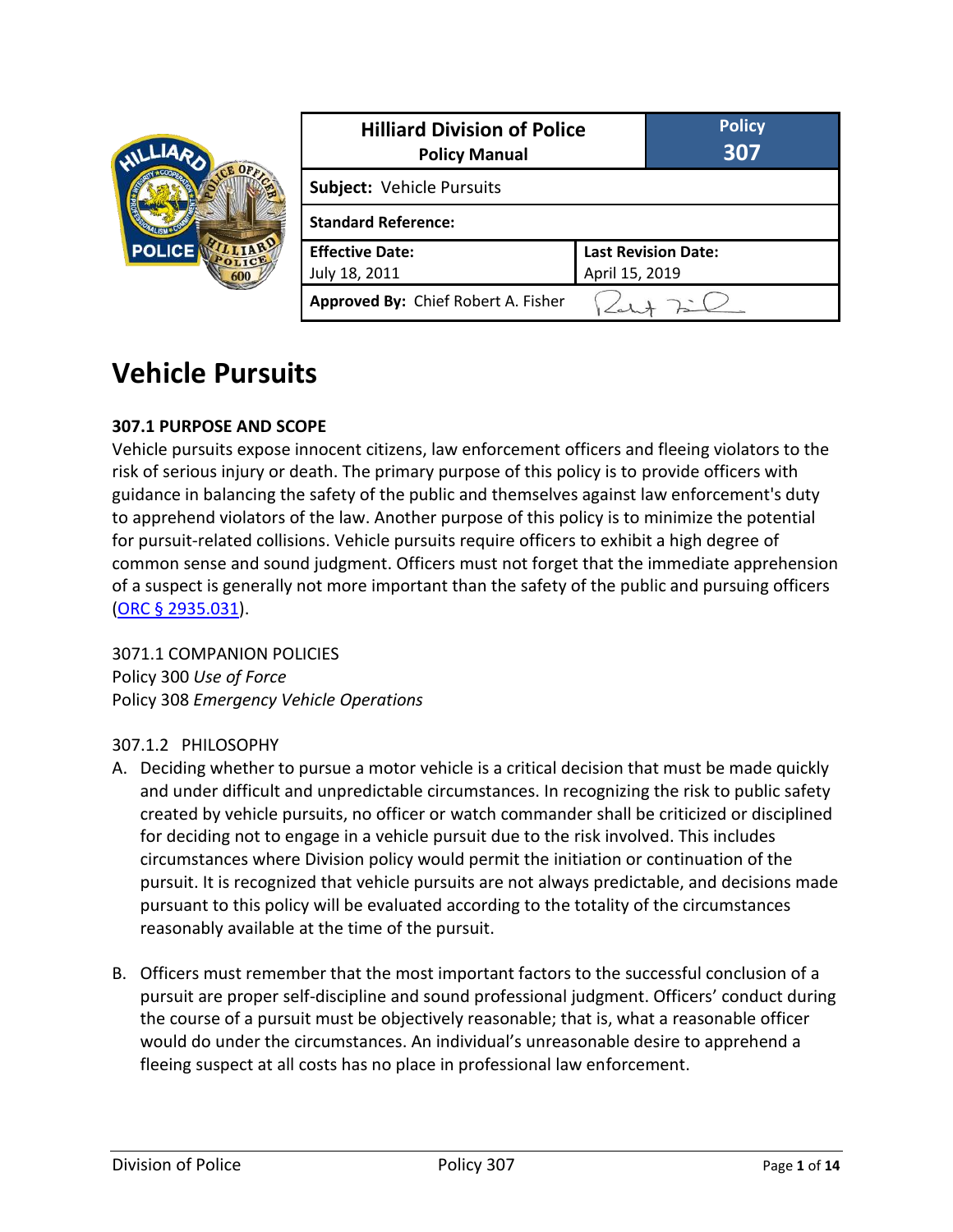#### **307.2 DEFINITIONS**

Definitions related to this policy include:

**Vehicle Pursuit** - An event involving one or more peace officers attempting to apprehend a suspect who is trying to avoid apprehension while operating a motor vehicle by using high speed or other evasive tactics or driving in a legal manner but willfully failing to yield to an officer's signal to stop.

**Primary Unit** - The police unit immediately following the suspect vehicle at a reasonable distance and assumes primary control of the pursuit.

**Secondary Unit** - Any police unit that becomes involved as back up to the primary unit and follows the primary unit at a safe distance.

**Trail or Trailing** – The following of a pursuit at any distance to include paralleling, intercepting or tracking. This refers to units not involved or authorized to be involved in the pursuit.

**Discontinue/Discontinuance** - A conscious decision by pursuing officer(s) or watch commanders to disengage from the pursuit. To stop chasing the fleeing vehicle or abandon the pursuit.

**Terminate/Termination** - The use of intervention tactics, short of deadly force, to end a pursuit i.e., tire deflation devices, blocking, roadblocks, rolling roadblocks etc.

**Blocking or Vehicle Intercept** - A slow-speed coordinated maneuver where law enforcement vehicles simultaneously intercept and block the movement of a suspect vehicle, the driver of which may be unaware of the impending enforcement stop. The goal is containment and/or preventing a pursuit. Blocking is not a moving or stationary road block.

**Boxing-In** - A tactic designed to stop a violator's vehicle by surrounding it with law enforcement vehicles and then slowing all vehicles to a stop.

**Channeling** - the use of police vehicles and other objects to redirect the path of the offender's vehicle.

**Pursuit Intervention Technique (PIT)** - A low-speed maneuver intended to terminate the pursuit by causing a forced rotational stop of a pursued vehicle.

**Ramming** - The deliberate act of impacting a violator's vehicle with another vehicle to functionally damage or otherwise force the violator's vehicle to stop.

**Roadblocks** - A tactic designed to stop a violator's vehicle by intentionally placing a vehicle or other immovable object in the path of the violator's vehicle.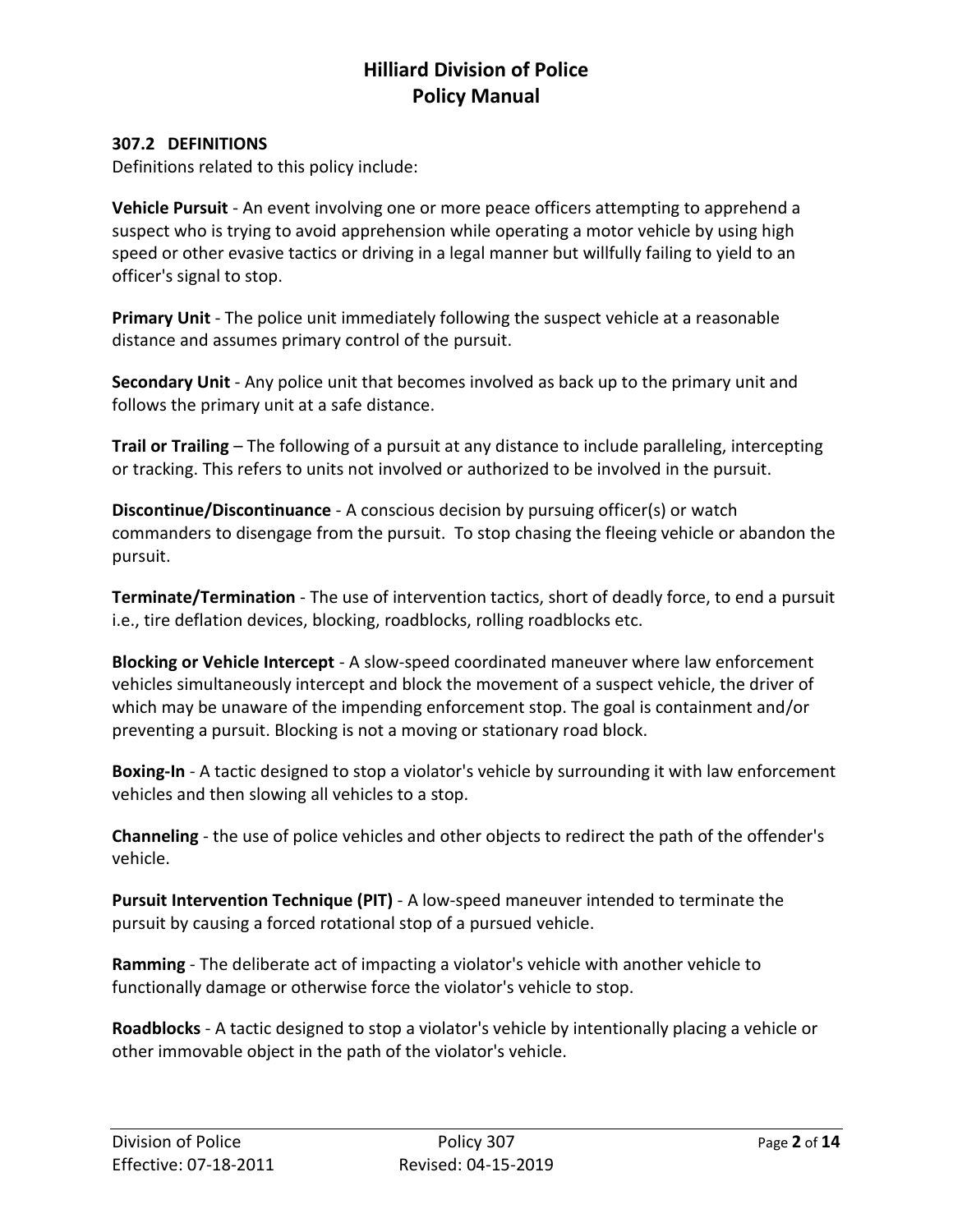**Tire Deflation Device, Stop Sticks** - A device that extends across the roadway and is designed to puncture the tires of the pursued vehicle.

### **307.3 INITIATION OF A MOTOR VEHICLE PURSUIT**

- A. It is the policy of this department that a vehicle pursuit shall be conducted with at least one red or blue flashing, rotating or oscillating light, visible under normal atmospheric conditions from a distance of 500 feet to the front of, and a siren activated on an authorized emergency vehicle [\(ORC § 4513.21,](http://codes.ohio.gov/orc/4513.21) [ORC § 4511.01\(D\)](http://codes.ohio.gov/orc/4511.01) and [ORC § 4511.041\)](http://codes.ohio.gov/orc/4511.041).
- B. Officers are authorized to pursue motor vehicles when the officer has reasonable suspicion to believe the suspect(s) involved in the motor vehicle pursuit committed:
	- 1. An offense of violence as defined in section  $2901.01 (A)(9)$  of the Ohio Revised Code;
	- 2. A sex crime involving juvenile victims;
	- 3. The crime of Criminal Child Enticement; or
	- 4. When the suspect's continued or imminent actions present a danger to human life or may cause serious physical harm to themselves or others (Example: a suicidal driver creating a substantial risk to innocent civilians).
- C. When a suspect willfully fails to yield to an officer's signal to stop, obeying all traffic laws (i.e. slow speed) an officer may not pursue unless the reason for pursuit meets 307.3(B) of this policy. The officer should attempt to use other alternatives to apprehend the suspect.
	- 1. The officer may follow the suspect while obeying traffic laws with the goal of:
		- a. Identifying the driver.
		- b. Determining the probable destination of the driver and sending units to that location.
		- c. Positioning other officers to affect a pursuit intervention technique.
		- d. Utilizing airborne law enforcement support.
	- 2. Pursuit intervention techniques shall be done pursuant to 307.8 of this policy.
		- a. Prior to engaging in a pursuit intervention technique, officers should attempt to signal the suspect vehicle to stop and have their emergency equipment on during the intervention.
	- 3. The officer and watch commander shall continuously assess the need to stop the vehicle in lieu of other alternatives.
- D. The decision to initiate a pursuit must be based on the pursuing officer's conclusion that the immediate danger to the officer and the public created by the pursuit is less than the immediate or potential danger to the public should the suspect remain at large. Fleeing, in and of itself, does not constitute danger to the public for purposes of this section.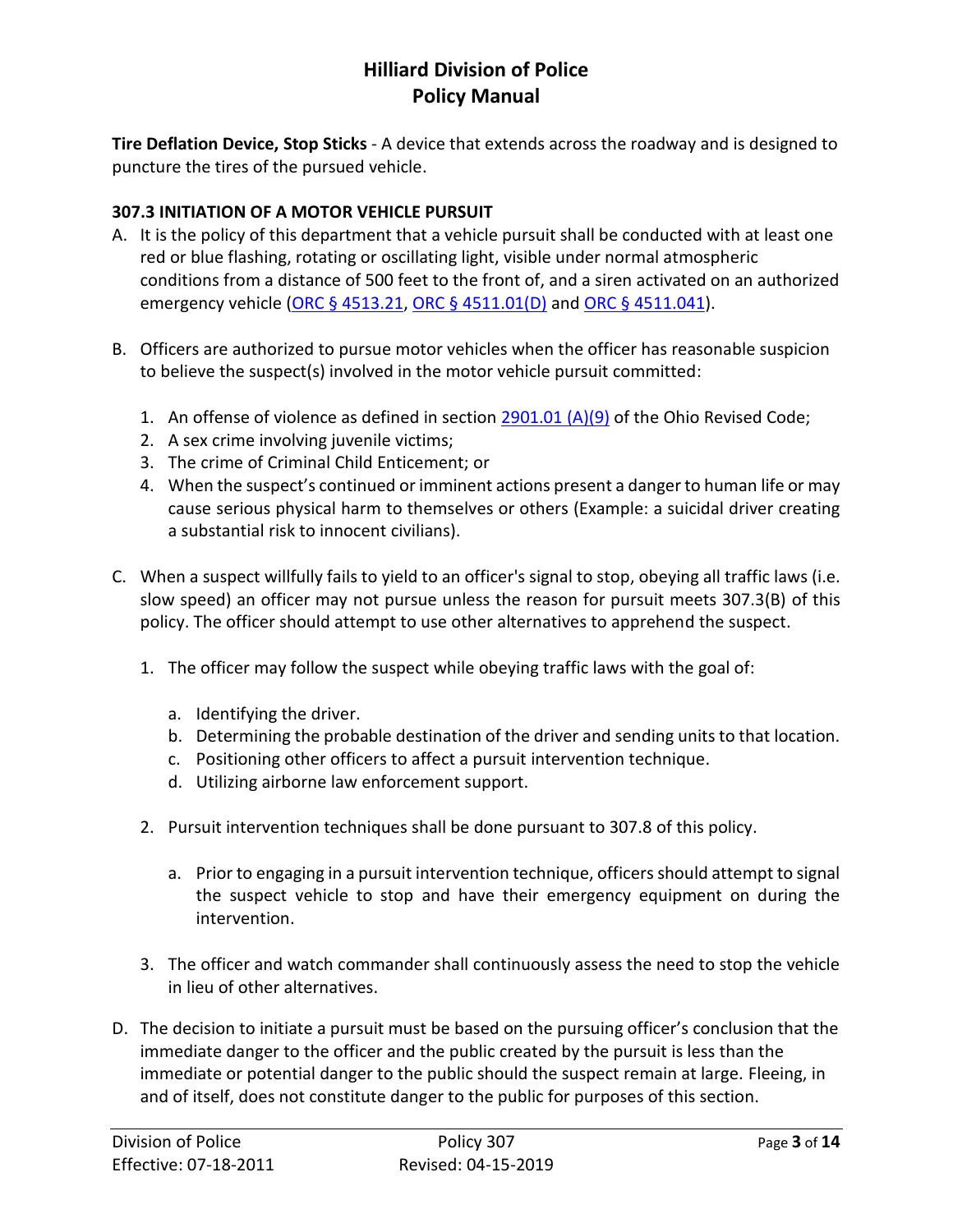- E. The following factors individually and collectively shall be considered in deciding whether to initiate or continue a pursuit:
	- 1. The seriousness of the offense and its relationship to community safety
	- 2. The identity of the suspect is known or can be identified, and there is comparatively minimal risk in allowing the suspect to be apprehended at a later time
	- 3. Road configuration (e.g. interstate, divided highway, work zone)
	- 4. Physical location and population density (e.g. residential area, school zone, business district)
	- 5. Existence of vehicular and pedestrian traffic
	- 6. Lighting and visibility
	- 7. Weather and environmental conditions
	- 8. The relative performance capabilities of the pursuit vehicle and the vehicle being pursued
	- 9. Officer training and experience
	- 10. Available equipment or resources such as tire deflation devices or aircraft assistance
	- 11. Vehicle speeds and evasive tactics employed by the suspect
	- 12. The presence of other persons in the police and suspect vehicle
	- 13. Any other known condition or situation that would create an unreasonable risk
- F. Officers shall not pursue a motor vehicle when a prisoner is in the police vehicle.
- G. Officers shall not pursue a motor vehicle when civilian passengers are in the police vehicle, unless the passenger is a:
	- a. Sworn law enforcement officer
	- b. Division employee
	- c. NRECC employee
	- d. Involved personnel with a civilian passenger exception will relinquish involvement to another unit as soon as safe and practical. Involved personnel may also discharge civilian passengers in a safe location.

### 307.3.2 WHEN TO DISCONTINUE A PURSUIT

- A. Pursuits should be discontinued whenever the totality of objective circumstances known, or which reasonably should be known to the officer or watch commander during the pursuit indicates that the risk of continuing the pursuit reasonably appears to outweigh the risk resulting from the suspect's escape.
- B. Operating an emergency vehicle in a pursuit with emergency lights and siren does not relieve the operator of an authorized emergency vehicle of the duty to drive with due regard for the safety of all persons and does not protect the driver from the consequences of his/her reckless disregard for the safety of others (ORC  $\S$  4511.45(B)).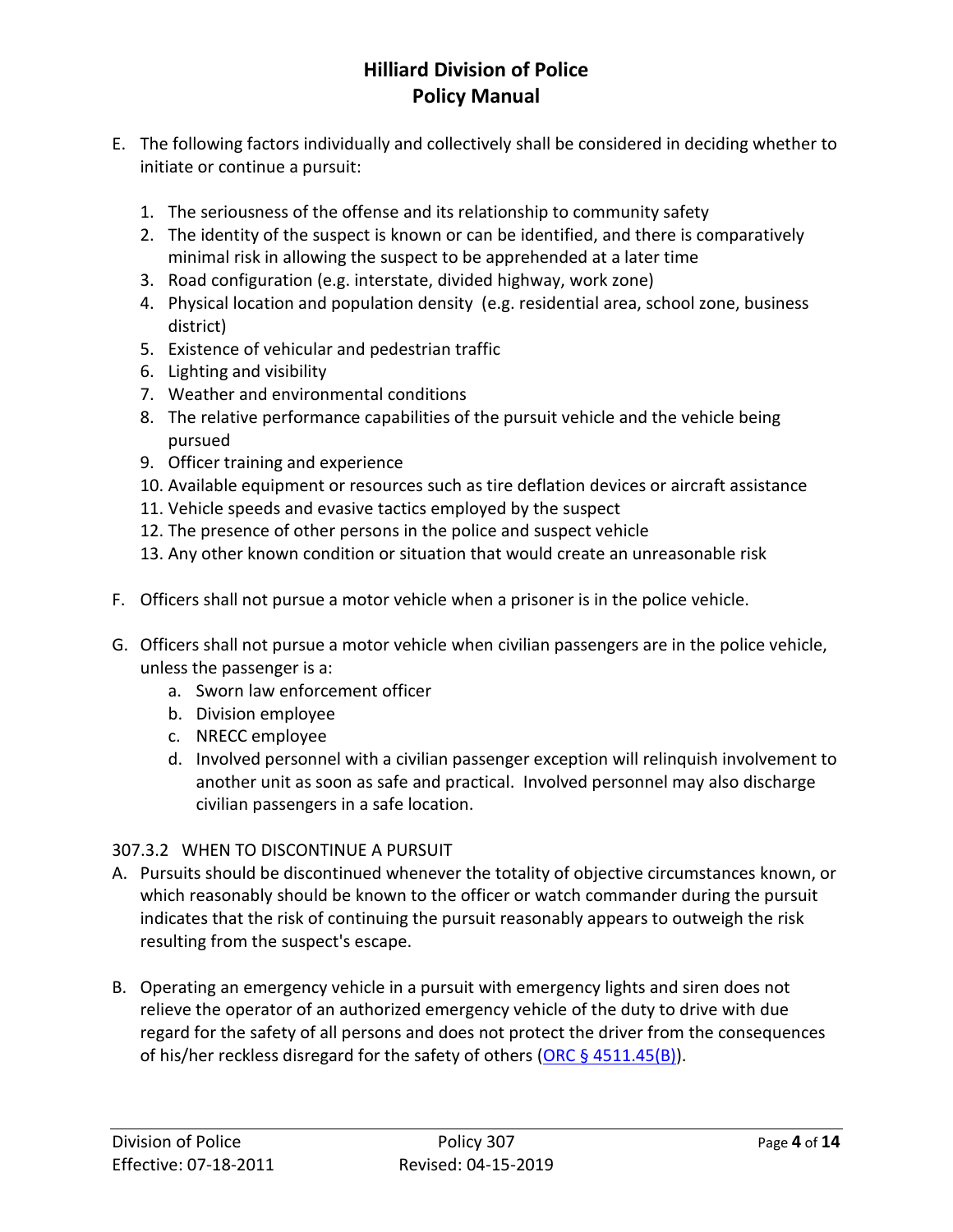- C. The above factors on when to initiate a pursuit are expressly included herein and will apply equally to the decision to discontinue as well as the decision to initiate a pursuit. Officers and watch commanders must objectively and continuously weigh the seriousness of the offense against the potential danger to innocent motorists, themselves and the public when electing to continue a pursuit.
- D. In addition to the factors listed above, the following factors should be considered when deciding whether to discontinue a pursuit:
	- 1. The distance between the pursuing officers and the fleeing vehicle is so great that further pursuit would be futile or require the pursuit to continue for an unreasonable time or distance.
	- 2. The pursued vehicle's location is no longer known.
	- 3. If in the opinion of the pursuing officer or watch commander there is a clear and unreasonable danger to the officer, the violator or members of the public.
	- 4. The suspect's identity has been established so that a later apprehension can be accomplished and there is no longer a need for immediate apprehension.
	- 5. The prevailing traffic, roadway or weather conditions dictate the futility of continuing the pursuit.
	- 6. The officer's pursuit vehicle sustains damage or a mechanical failure that renders it unsafe to drive.
	- 7. The pursuit vehicle suffers an emergency equipment failure that causes the vehicle to no longer qualify for emergency operation use.
	- 8. When directed to discontinue the pursuit by a watch commander.

### 307.3.3 SPEED LIMITS

- A. The speed of a pursuit is a factor that should be evaluated on a continuing basis by the officer and watch commander. Vehicle speeds shall be taken into consideration to prevent endangering public safety, officer safety and the safety of the occupants of the fleeing vehicle.
- B. Should high vehicle speeds (20 mph or more over the posted speed limit) be reached during a pursuit, officers and watch commanders shall also consider these factors when determining the reasonableness of the speed of the pursuit (ORC  $\S$  4511.24):
	- 1. Pursuit speeds have become unreasonably unsafe for the surrounding conditions.
	- 2. Pursuit speeds have exceeded the driving ability of the officer.
	- 3. Pursuit speeds are beyond the capabilities of the pursuit vehicle, thus making its operation unsafe.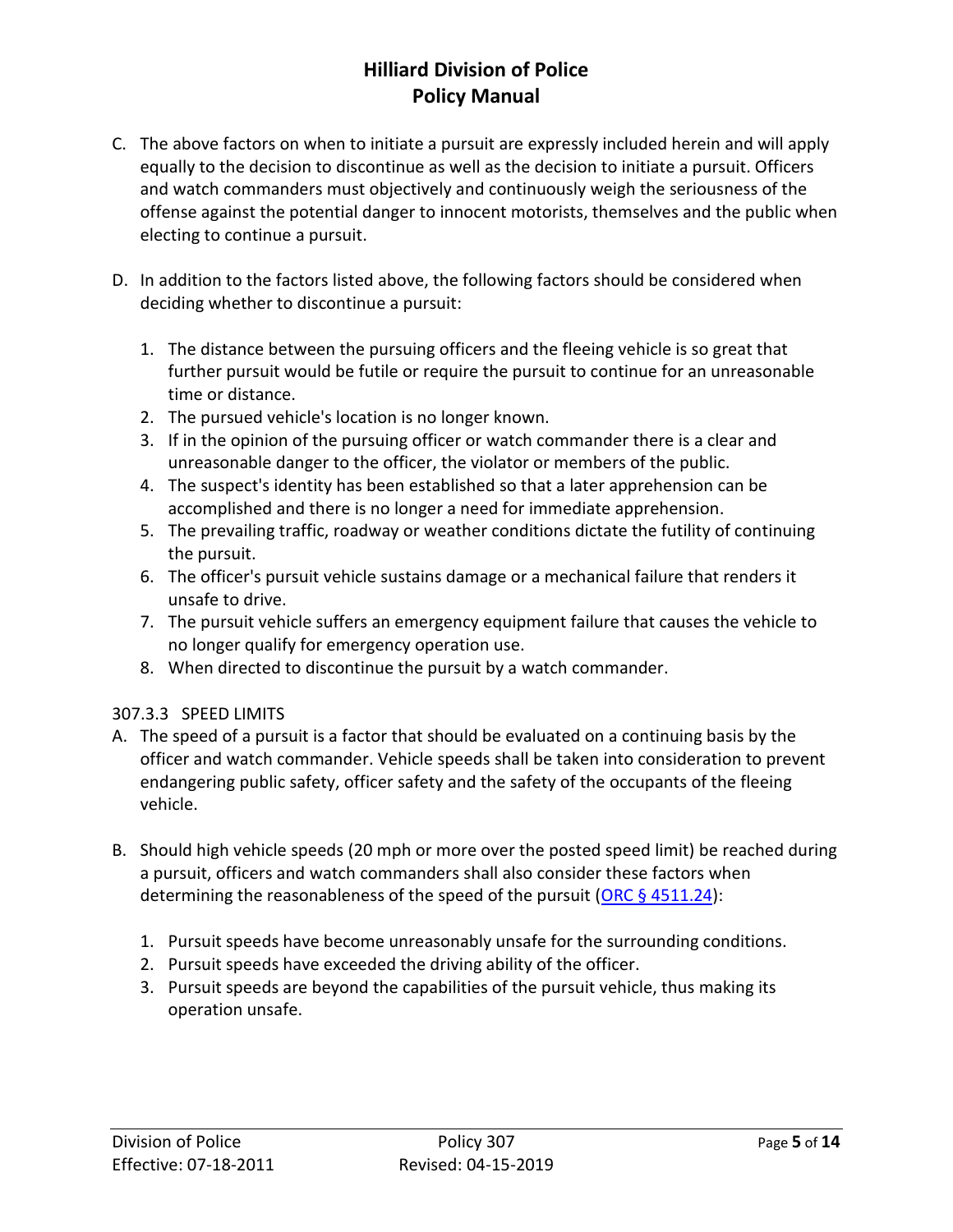#### **307.4 PURSUIT UNITS**

- A. The number of vehicles actively engaged in a pursuit will be limited to two authorized vehicles except when a watch commander determinesthat additional vehicles are needed based on the nature and circumstances of the pursuit (i.e. number of subjects in the vehicle, weapons involved, seriousness of the offense and availability of a K9 unit to assist if the suspects flee on foot).
- B. An officer or watch commander may request additional units to join a pursuit if, after assessing the factors outlined above, it appears that the number of officers involved would be insufficient to safely arrest the suspect. All other officers shall stay out of the pursuit but should remain alert to its progress and location. Any officer who drops out of a pursuit may then, if necessary, proceed to the termination point at legal speeds, following the appropriate rules of the road.
- C. This policy specifically prohibits officers from "following" a suspect without lights and/or siren while violating traffic laws. It does not preclude officers from operating as an emergency vehicle (lights and sirens) when responding to a pursuit related situation requiring an immediate response.

#### 307.4.1 UNMARKED POLICE VEHICLES IN PURSUIT

- A. Unmarked police vehicles with emergency equipment may engage in pursuits under the following limitations:
	- 1. If marked police vehicles are not in a position to initiate or continue the pursuit and the situation is of a serious enough nature that justifies the increased risk of using unmarked police vehicles.
	- 2. Unmarked vehicles shall yield to marked cruisers when marked cruisers are in position to assume the pursuit.
	- 3. Unmarked vehicles shall then discontinue pursuing the offender using EVO unless a watch commander determines that the unmarked vehicles are needed based on the nature and circumstances of the pursuit.

### 307.4.2 MOTORCYCLE UNITS

Motorcycle Units are not authorized to engage in a pursuit.

### 307.4.3 VEHICLES WITHOUT EMERGENCY EQUIPMENT

Vehicles not equipped with a red or blue emergency light and siren are prohibited from initiating or joining in any pursuit. Officers in such vehicles may provide support to pursuing units as long as the vehicle is operated in compliance with all traffic laws (ORC  $\S$  4511.041 and [ORC § 4513.21\)](http://codes.ohio.gov/orc/4513.21).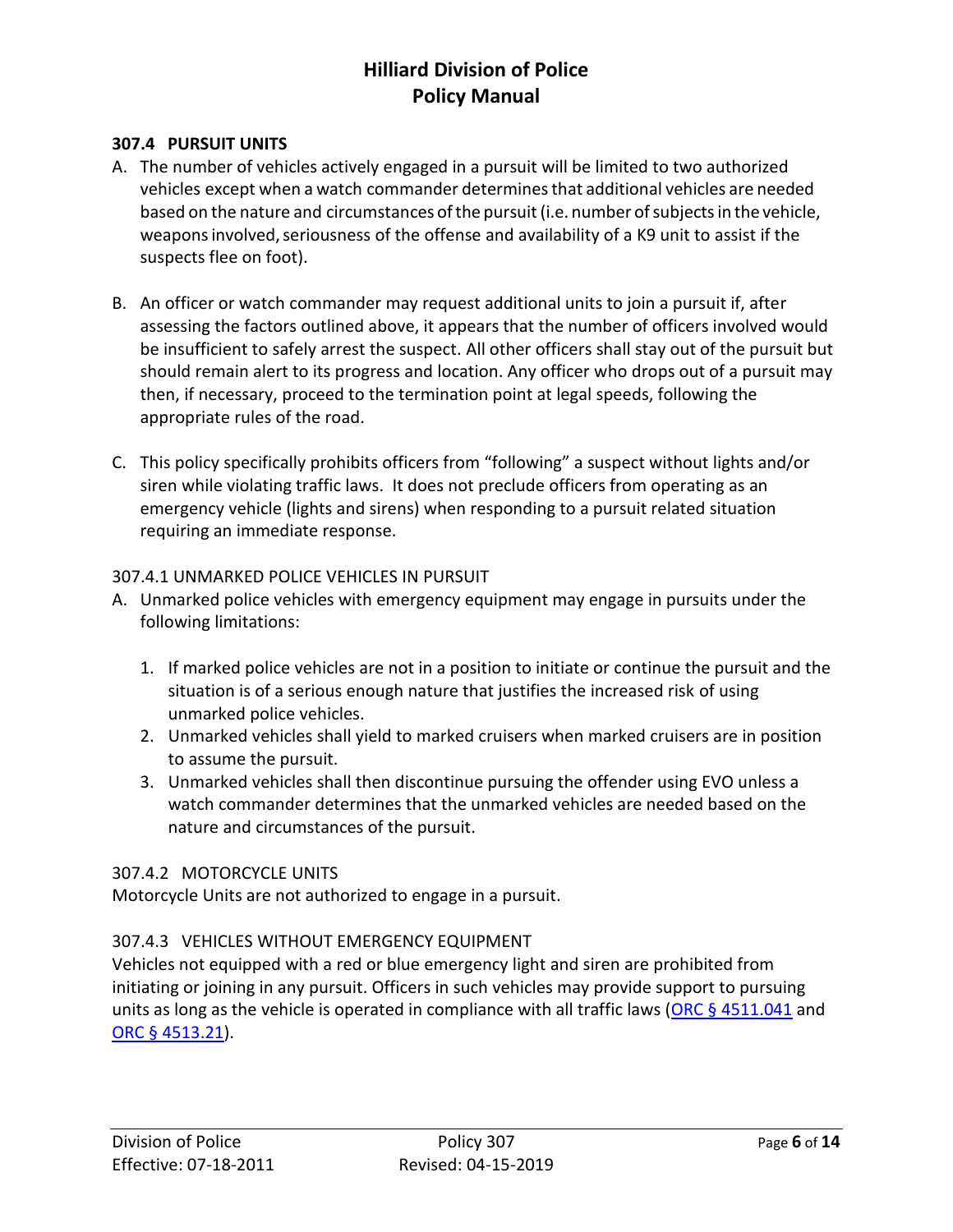### 307.4.4 CIRCUMSTANCES EXCLUDED AS PURSUITS

- A. The interim period when an officer utilizes siren and lights to catch up to a suspect in an effort to give an initial signal to stop.
- B. The interim period after an officer first initiates a signal to stop a vehicle, and the operator does not immediately respond but demonstrates no evidence of eluding, fleeing or willfully failing to comply.

### 307.4.5 PRIMARY UNIT RESPONSIBILITIES

- A. The initial pursuing officer will be designated as the primary pursuit unit and will be responsible for the conduct of the pursuit unless it is unable to remain reasonably close enough to the violator's vehicle. The primary responsibility of the officer initiating the pursuit is the apprehension of the suspect without unreasonable danger to him/herself or other persons.
- B. The primary unit should notify the Communications Center that a vehicle pursuit has been initiated, and as soon as practicable, provide information including, but not limited to:
	- 1. Their unit number and reason for the pursuit
	- 2. The location and direction of travel
	- 3. The speed of the fleeing vehicle
	- 4. The description of the fleeing vehicle and license number, if known
	- 5. The weather, road and traffic conditions
	- 6. Information concerning the use of firearms, threat of force, injuries, hostages or other unusual hazards
- C. Unless relieved by a watch commander or secondary unit, the officer in the primary unit shall be responsible for broadcasting the progress of the pursuit. Unless circumstances reasonably indicate otherwise, the primary unit should relinquish the responsibility of broadcasting the progress of the pursuit to a secondary unit or aircraft joining the pursuit to minimize distractions and allow the primary unit to concentrate foremost on safe pursuit tactics.

### 307.4.6 SECONDARY UNIT RESPONSIBILITIES

- A. The second officer in the pursuit is designated as the secondary unit. The secondary unit is the back-up unit for the primary unit and is responsible for:
	- 1. Immediately notifying the dispatcher of his/her entry into the pursuit.
	- 2. Remaining at a safe distance behind the primary unit unless directed to assume the role of primary officer, or if the primary unit is unable to continue the pursuit.
	- 3. Once in position, the secondary unit will take over radio traffic from the primary unit.
	- 4. Serving as backup to the primary unit once the subject has been stopped.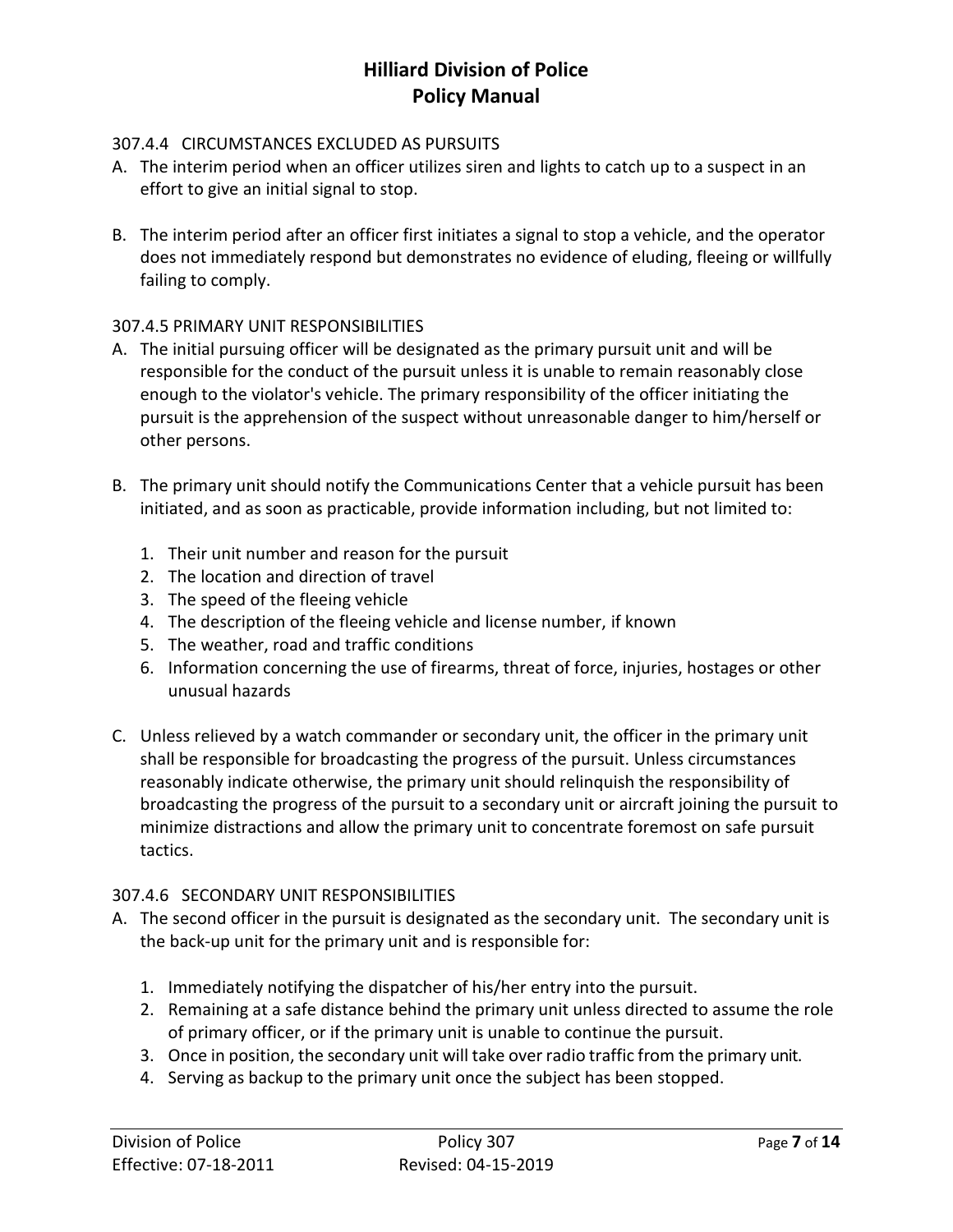B. Officers involved in a pursuit should not attempt to pass other units unless the situation indicates otherwise, or they are requested to do so and a clear understanding of the maneuver process exists between the involved officers.

### 307.4.7 PURSUIT DRIVING TACTICS

The decision to use specific driving tactics requires the same assessment of considerations outlined in the factors to be considered concerning pursuit initiation and discontinuance. The following are tactics for units involved in the pursuit:

- 1. Officers, considering their driving skills and vehicle performance capabilities, will space themselves from other involved vehicles in such a manner that they are able to see and avoid hazards or react safely to maneuvers by the fleeing/pursuing vehicles.
- 2. Officers may proceed past a red or stop signal or stop sign but only after slowing down as may be necessary for safe operation (ORC  $\S$  4511.03).
- 3. Because intersections can present increased risks, the following tactics should be considered:
	- a. Available units not directly involved in the pursuit may proceed safely to controlled intersections ahead of the pursuit in an effort to warn cross traffic
	- b. Pursuing units should exercise due caution when proceeding through controlled intersections
- B. When engaged in the pursuit of a motor vehicle, officers shall not pass a stopped school bus while the flashing red lights are on and/or the school bus is boarding or discharging students.
- C. As a general rule, officers should not pursue a vehicle driving the wrong way on a roadway, highway or freeway. In the event the pursued vehicle does so, the following tactics should be considered by the units engaged in the pursuit:
	- 1. Requesting assistance from an available air unit
	- 2. Maintaining visual contact with the pursued vehicle by paralleling on the correct side of the roadway
	- 3. Requesting other units to observe exits available to the suspect
- D. Notify the adjacent law enforcement agency if it appears the pursuit may enter their jurisdiction.
- E. Officers involved in a pursuit should not attempt to pass other units unless the situation indicates otherwise, or they are requested to do so and a clear understanding of the maneuver process exists between the involved officers.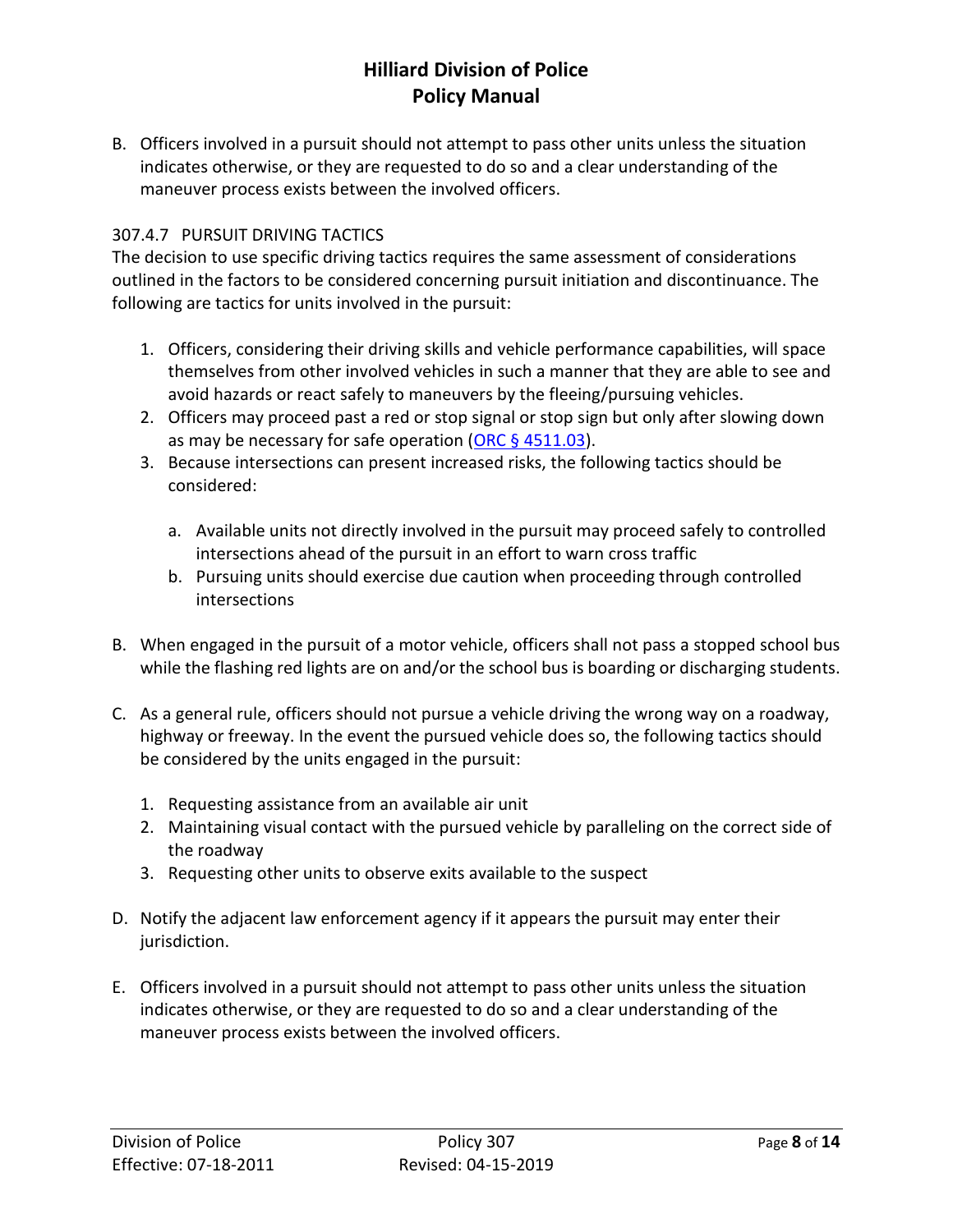#### 307.4.8 PURSUIT TRAILING

- A. Trailing a pursuit is prohibited.
- B. Officers are authorized to use emergency equipment at intersections along the pursuit path to clear intersections of vehicular and pedestrian traffic to protect the public. When the primary and secondary units have been established, additional officers shall not become involved with the pursuit unless directed by a watch commander.
- C. Officers not directly involved in the pursuit are authorized to utilize emergency lights and siren to get to a location where they may be able to deploy tire deflation devices.
- D. In the event that the initiating unit from this agency relinquishes control of the pursuit to another unit or jurisdiction, that initiating unit may, with permission of a watch commander, trail the pursuit to the end point in order to provide information and assistance for the arrest of the suspect.

#### 307.4.9 AIRCRAFT ASSISTANCE

- A. Whenever feasible, requests should be made to the Columbus Division of Police or the Ohio State Highway Patrol for assistance in pursuits from their airborne law enforcement (ABLE) units (Helicopters or fixed wing aircraft).
- B. Once an ABLE unit is participating in the pursuit, responding officers shall slow down and permit the ABLE unit to provide updates on the offender's location and direction. Officers should remain in the area to quickly respond if the offenders stop and flee on foot from the vehicle.

### **307.5 WATCH COMMANDER CONTROL AND RESPONSIBILITIES**

- A. It is the policy of this division that available watch commander and management control will be exercised over all vehicle pursuits involving officers from this division.
- B. Upon becoming aware that a pursuit has been initiated, the on-duty Watch Commander shall monitor and continually assess the situation and ensure the pursuit is conducted within the guidelines and requirements of this policy. The Watch Commander has the final responsibility for the coordination, control and termination of a vehicle pursuit and shall be in overall command.
- C. The on-duty Watch Commander will be responsible for the following:
	- 1. Upon becoming aware of a pursuit, immediately notifying involved officers and the Communications Center of watch commander presence and ascertaining all reasonably available information to continuously assess the situation and risk factors associated with the pursuit in order to ensure that the pursuit is conducted within established Division guidelines
	- 2. Engaging in the pursuit, when appropriate, to provide on-scene supervision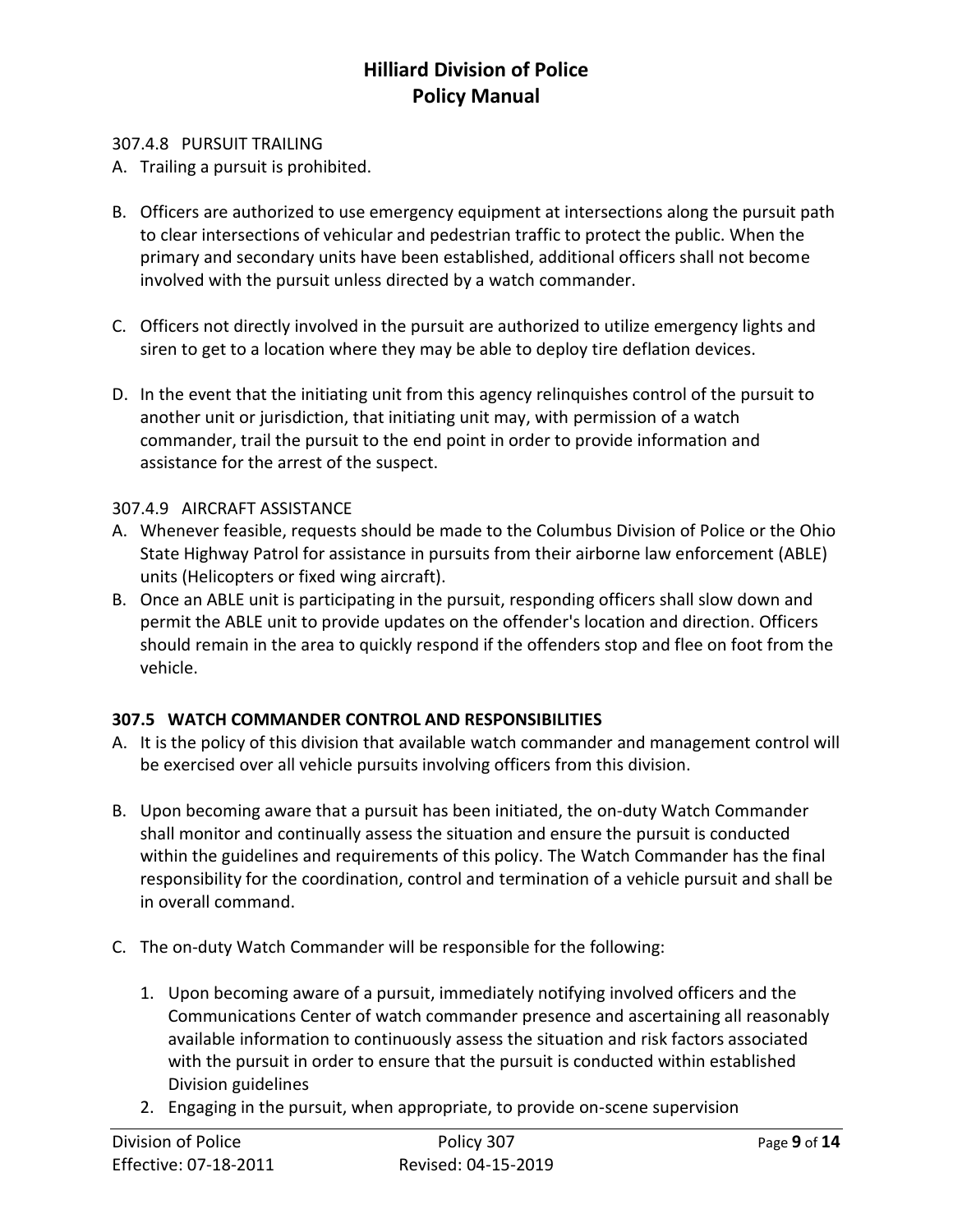- 3. Exercising management and control of the pursuit even if not engaged in it
- 4. Ensuring that no more than the number of required law enforcement units needed are involved in the pursuit under the guidelines set forth in this policy
- 5. Directing that the pursuit be discontinued if, in his/her judgment, it is not justified to continue the pursuit under the guidelines of this policy
- 6. Ensuring that aircraft assistance is requested, if available
- 7. Ensuring that the proper radio channel is being used
- 8. Ensuring the notification and/or coordination of outside agencies if the pursuit either leaves or is likely to leave the jurisdiction of this agency
- 9. Controlling and managing HPD units when a pursuit enters another jurisdiction
- 10. Review all pertinent reports for content and forward them to the Bureau Commander
- 11. Preparing a post-pursuit critique and analysis of the pursuit for training purposes

### **307.6 COMMUNICATIONS**

- A. If the pursuit is confined within the City limits, radio communications will be conducted on the primary channel unless instructed otherwise by a Watch Commander or communications dispatcher. If the pursuit leaves the jurisdiction of this division or such is imminent, involved units should, whenever available, switch radio communications to an emergency channel most accessible by participating agencies and units.
- B. When the pursued vehicle is lost, the primary unit should broadcast pertinent information to assist other units in locating the vehicle. The primary unit will be responsible for coordinating any further search for either the pursued vehicle or suspects fleeing on foot.

### **307.7 INTER/INTRA JURISDICTIONAL CONSIDERATIONS**

- A. The agency initiating the pursuit shall remain in charge of the pursuit until its completion.
- B. Officers shall not become involved in another agency's pursuit unless specifically requested by that agency and the pursuit meets the requirements of this Policy.
	- 1. If the pursuit does not meet the requirements of this policy, officers may assist by deployment of tire deflation devices, blocking traffic or assisting with the arrest of the suspects when the vehicle is stopped.
- C. Watch commander authorization is required before any officer participates in another agency's pursuit.
- D. Officers not directly involved in another agency's pursuit may, with watch commander's approval, assist with clearing or stopping traffic ahead of the pursuit provided that it can be done in a safe manner.
- E. Trailing another agency's pursuit is prohibited.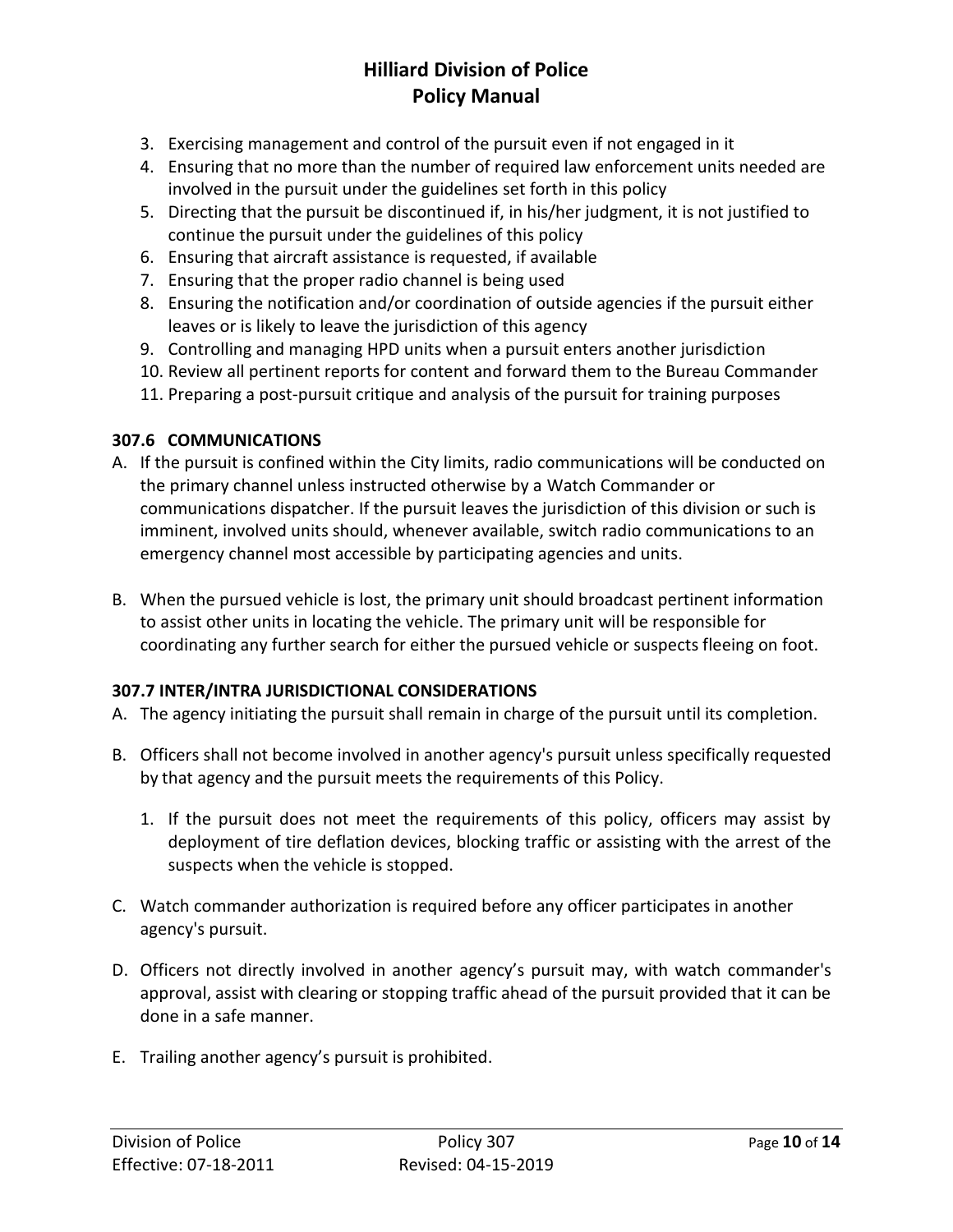#### **307.8 PURSUIT INTERVENTION**

Pursuit intervention is an attempt to terminate the ability of a suspect to continue to flee in a motor vehicle through tactical application of technology, tire deflation devices, blocking, boxing, PIT (Pursuit Intervention Technique), ramming or roadblock procedures. A respect for human life shall take priority in all uses of pursuit intervention tactics.

#### 307.8.1 WHEN USE IS AUTHORIZED

- A. Use of pursuit intervention tactics should be employed only after approval of a Watch Commander. In deciding whether to use intervention tactics, officers/Watch Commanders should balance the risk of allowing the pursuit to continue with the potential hazards arising from the use of each tactic to the public, the officers and persons in or on the pursued vehicle. A stopping tactic may be used when there is a reasonable belief that the risk to human life is greater if the vehicle is not stopped than from the use of the stopping tactic.
- B. It is imperative that officers act within legal bounds using good judgment and accepted practices.
- C. Intervention tactics may be used in situations other than in an authorized pursuit. Tactics such as blocking, boxing or pinning may be reasonable in parking lots, when stopped at traffic control devices, or other locations where speed is low, or the suspect is parked, with the intention to prevent the suspect from fleeing, regardless of level of offense.

#### 307.8.2 USE OF FIREARMS

The use of firearms to disable a pursued vehicle is not generally an effective tactic and involves all the dangers associated with discharging firearms. Officers should not utilize firearms during an ongoing pursuit unless the conditions and circumstances meet the requirements authorizing the use of deadly force. Nothing in this section shall be construed to prohibit any officer from using a firearm to stop a suspect from using a vehicle as a deadly weapon.

### 307.8.3 INTERVENTION STANDARDS

- A. Any intervention tactic, depending upon the conditions and circumstances under which it is used, may present dangers to the officers, the public or anyone in or on the vehicle being pursued. Certain applications of intervention tactics may be construed to be a use of force, including deadly force, and are subject to Department policies guiding such use. Officers shall consider these facts and requirements prior to deciding how, when, where and if an intervention tactic should be employed.
- B. Blocking, channeling or vehicle intercept should only be considered in cases involving felony suspects or impaired drivers who pose a threat to public safety, and when officers reasonably believe that attempting a conventional enforcement stop will likely result in the driver attempting to flee in the vehicle. Because of the potential risk involved, this technique should only be employed by officers who have received training in such tactics and after giving consideration to the following: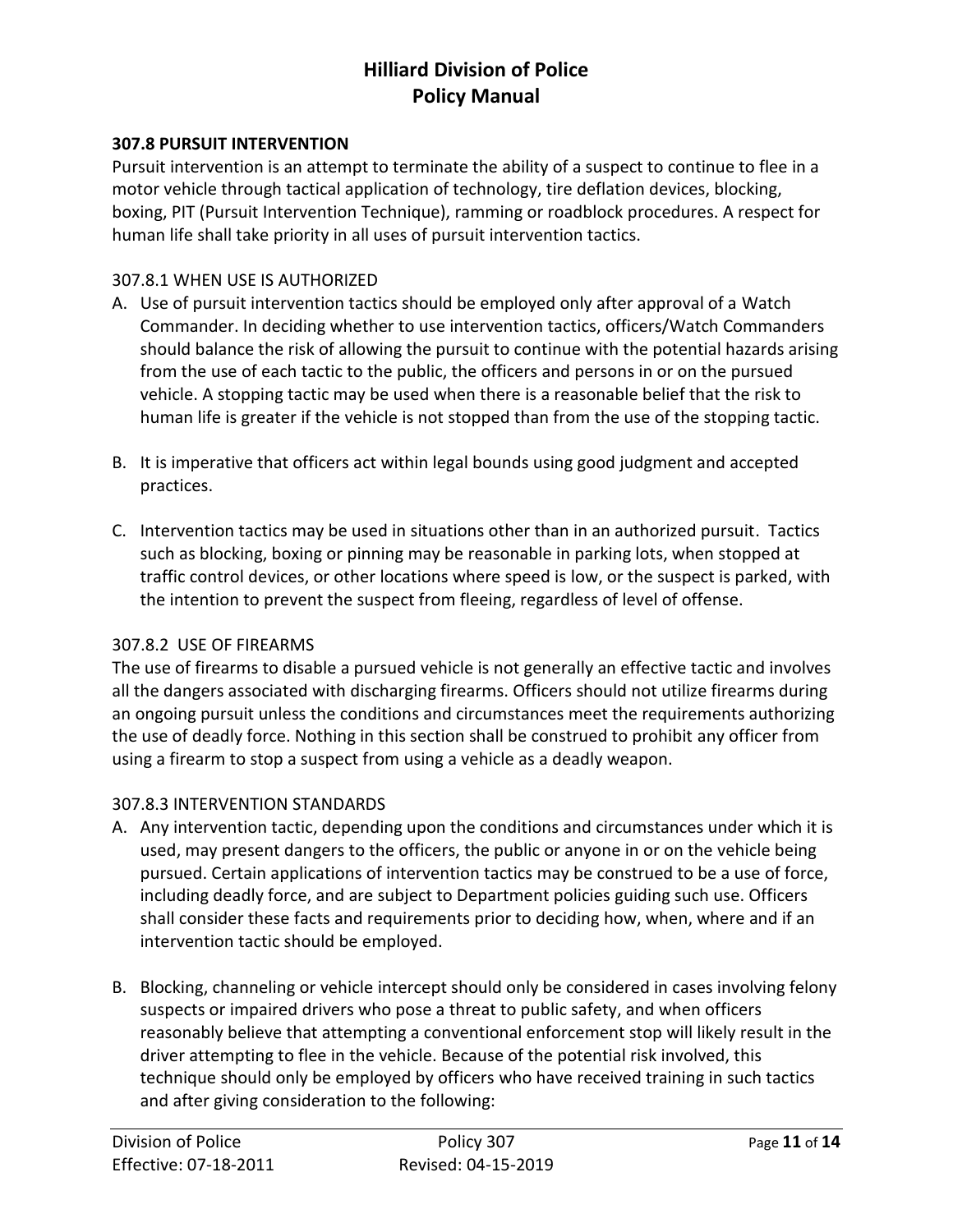- 1. The need to immediately stop the suspect vehicle or prevent it from leaving substantially outweighs the risk of injury or death to occupants of the suspect vehicle, officers or other members of the public.
- 2. All other reasonable intervention techniques have failed or reasonably appear ineffective.
- 3. Employing the blocking maneuver does not unreasonably increase the risk to officer safety.
- 4. The target vehicle is stopped or traveling at a low speed.
- 5. At no time should civilian vehicles be used to deploy this technique.
- C. Only those officers trained in the use of the PIT will be authorized to use this procedure and only then with approval of a Watch Commander upon consideration of the circumstances and conditions presented at the time, including the potential for injury to officers, the public and occupants of the pursued vehicle.
- D. Ramming a fleeing vehicle should be done only after other reasonable tactical means at the officer's disposal have been exhausted. This tactic should be reserved for situations where there does not appear to be another reasonable alternative method. This policy is an administrative guide to direct officers in their decision-making process before ramming another vehicle. When ramming is used as a means to stop a fleeing vehicle, one or more of the following factors should be present:
	- 1. The suspect is an actual or suspected felon who reasonably appears to represent a serious threat to the public if not apprehended.
	- 2. The suspect is driving with willful or wanton disregard for the safety of other persons or is driving in a reckless and life-endangering manner.
	- 3. If there does not reasonably appear to be a present or immediately foreseeable serious threat to the public, the use of ramming is not authorized.
- E. Tire deflation devices should be deployed only when it is reasonably apparent that only the pursued vehicle will be affected by their use. Prior to the deployment of spike strips, the officer shall notify pursuing units and the Watch Commander of the intent and location.
	- 1. Tire deflation devices shall not be employed on motorcycles.
	- 2. Officers should carefully consider the limitations of such devices as well as the potential risks to officers, the public and occupants of the pursued vehicle. If the pursued vehicle is a vehicle transporting hazardous materials or a school bus transporting children, officers and Watch Commanders should weigh the potential consequences against the need to immediately stop the vehicle.
- F. Because roadblocks involve a potential for serious injury or death to occupants of the pursued vehicle if the suspect does not stop, the intentional placement of roadblocks in the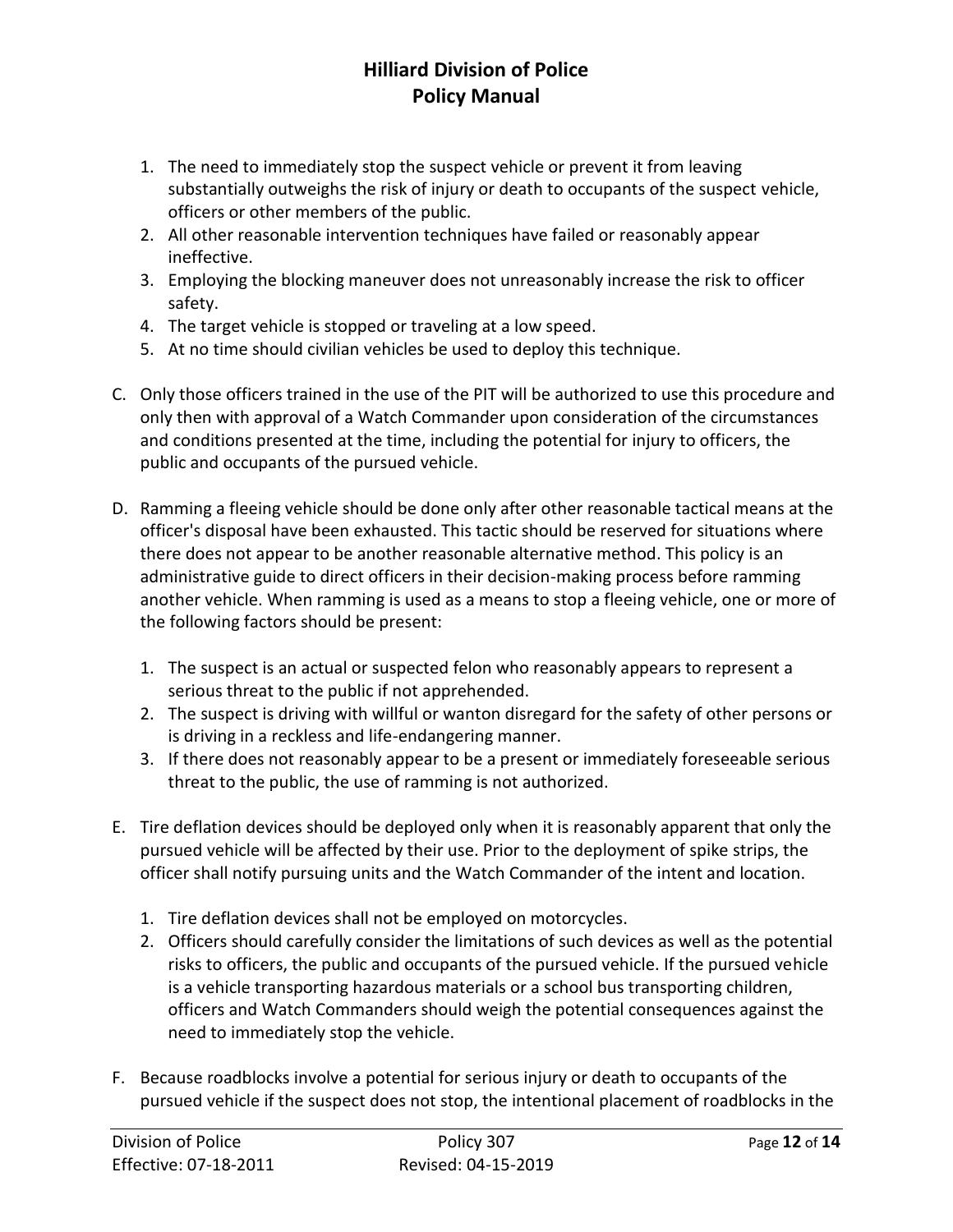direct path of a pursued vehicle is generally discouraged and should not be deployed without prior approval of a Watch Commander, and only then under extraordinary conditions when all other reasonable intervention techniques have failed or reasonably appear ineffective and the need to immediately stop the pursued vehicle substantially outweighs the risk of injury or death to occupants of the pursued vehicle, officers or other members of the public.

### **307.9 CAPTURE OF SUSPECTS**

- A. Proper self-discipline and sound professional judgment are key to a successful conclusion of a pursuit and apprehension of evading suspects. Officers shall use only that amount of force that reasonably appears necessary under the circumstances to properly perform their lawful duties.
- B. Unless relieved by a watch commander, the primary officer should coordinate efforts to apprehend the suspect following the pursuit. Officers should consider safety of the public and the involved officers when formulating plans to contain and capture the suspect.
	- 1. Whenever possible, officers should employ "high risk" or "felony stop" procedures as a method to control the scene and the offenders.

### **307.10 REPORTING AND REVIEW REQUIREMENTS**

- A. A *Vehicle Pursuit Report HPD-004* shall be completed in the following situations:
	- 1. When an officer is involved in a pursuit regardless of the agency that originated the pursuit
	- 2. When a forcible stopping of a vehicle technique or device is used or attempted to be used
- B. The primary officer involved in a pursuit shall complete a *Vehicle Pursuit Report* in addition to any required offense or incident reports. The primary officer shall complete a *Progress*  Report detailing their involvement in the pursuit including justification for the pursuit and/or the use or attempted use of a forcible stopping technique or device, as well as the following information:
	- 1. Duration and distance of the pursuit, speeds involved, number and type of traffic control device violations, the use or non-use of the violator's headlights when required, the number and type of other moving violations committed during the pursuit and any other factor that would indicate the seriousness of the offense (Per ORC § [2921.331\)](http://codes.ohio.gov/orc/2921.331).
- C. Secondary officers and other officers directly involved in the pursuit shall complete a *Progress Report* detailing their individual involvement in the pursuit.
	- 1. A copy of the progress reports shall be attached to the primary officer's *Vehicle Pursuit Report.*